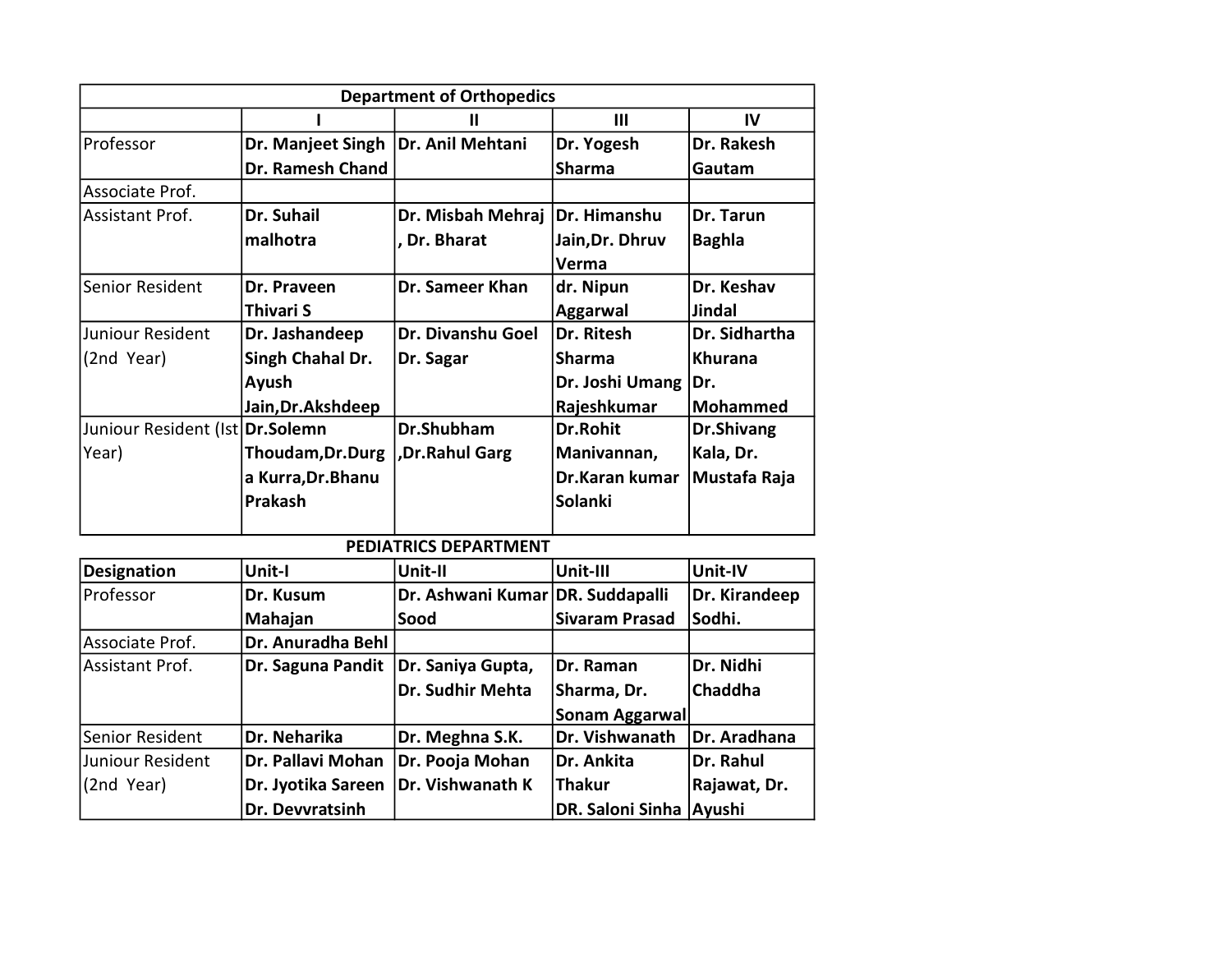| Juniour Resident (Ist Dr. Ipsit Batabyal, |                                 | Dr. Kuldeep Singh,                            | Dr. Palak, Dr.     | Dr. Pooja D,  |  |  |  |  |
|-------------------------------------------|---------------------------------|-----------------------------------------------|--------------------|---------------|--|--|--|--|
| Year)                                     | Dr. Varmora                     | Dr. Mayank                                    | <b>Awtar Ganga</b> | Dr. Dharani   |  |  |  |  |
|                                           | <b>Bhavesh Kumar</b>            |                                               |                    |               |  |  |  |  |
|                                           |                                 | <b>OBSTETRICS &amp; GYNECOLOGY DEPARTMENT</b> |                    |               |  |  |  |  |
| III<br>$\mathbf{I}$                       |                                 |                                               |                    |               |  |  |  |  |
| Professor                                 | Dr. Ruby Bhatia                 | Dr. A.S. Dhillon                              | Dr. Tajinder       | Dr. Simmanjit |  |  |  |  |
|                                           |                                 |                                               | <b>Kaur</b>        | <b>Kaur</b>   |  |  |  |  |
| Associate Prof.                           | Dr. Sukhbir Pal                 |                                               | Dr. Mansi          |               |  |  |  |  |
| Assistant Prof.                           | Dr. Agaram Suchi                | Dr. Priya Jindal                              | Dr. Anshu          | Dr. Deepika   |  |  |  |  |
|                                           | Deeksha,                        | Dr. Ajitabh Shukla                            | Mujalda            | Sharma, Dr.   |  |  |  |  |
| Senior Resident                           | Dr. Arun Kalpdev,               | Dr. Shilpa Bisla                              | Dr. Disha          | Dr. Battena   |  |  |  |  |
|                                           | Dr. Jatinder Pal                |                                               |                    | Grace         |  |  |  |  |
| Juniour Resident                          | Dr. Sheena Khatri               | Dr. Bhavya                                    | Dr. Manisha        | Dr. Suroju    |  |  |  |  |
| (2nd Year)                                | Dr. Roohaniat                   | <b>Burlakanti</b>                             | <b>Kumari</b>      | Kavya         |  |  |  |  |
|                                           | Singh                           | Dr. Sahira Sherbir                            | Dr. Tanisha        | Dr. Kirti     |  |  |  |  |
|                                           | Dr. Vogireddy                   | Dr. Kaveripatti                               | Dr. Dandamudi      |               |  |  |  |  |
|                                           | <b>Sindhu</b>                   | Kannan Aishwarya                              | Taranya            |               |  |  |  |  |
|                                           |                                 |                                               | Chowdary           |               |  |  |  |  |
| Juniour Resident (Ist Dr. Sangrila        |                                 | Dr. Avleen                                    | Dr. Samay          | Dr. Jigal     |  |  |  |  |
| Year)                                     | Dr. Neha                        | Dr. Maulshri                                  | Dr. Sanghamitra    | Dr. Priyanka  |  |  |  |  |
|                                           | Dr. Pooja                       |                                               | Dr. Bhavya         |               |  |  |  |  |
|                                           | Dr. Komal                       |                                               |                    |               |  |  |  |  |
|                                           | <b>OPHTHALMOLOGY DEPARTMENT</b> |                                               |                    |               |  |  |  |  |
| <b>Designation</b>                        |                                 | $\mathbf{H}$                                  |                    |               |  |  |  |  |
| Professor                                 | Dr. Mohan Lal                   | Dr. Nitin Singh                               |                    |               |  |  |  |  |
|                                           | Pandey, Dr. Amit                | <b>Salaria</b>                                |                    |               |  |  |  |  |
| <b>Associate Prof.</b>                    |                                 |                                               |                    |               |  |  |  |  |
| <b>Assistant Prof.</b>                    | Dr. Kritika Singla              | Dr. Rupankar                                  |                    |               |  |  |  |  |
| <b>Senior Resident</b>                    | Dr. Nancy Sharma                | Dr. Navneet Kaur                              |                    |               |  |  |  |  |
| <b>Juniour Resident</b>                   | Dr. Jasleen Singh               | Dr. Waheguru Pal                              |                    |               |  |  |  |  |
| (2nd Year)                                | Dr. Ankita Sihag                | Singh                                         |                    |               |  |  |  |  |
|                                           |                                 | Dr. Lovepreet Kaur                            |                    |               |  |  |  |  |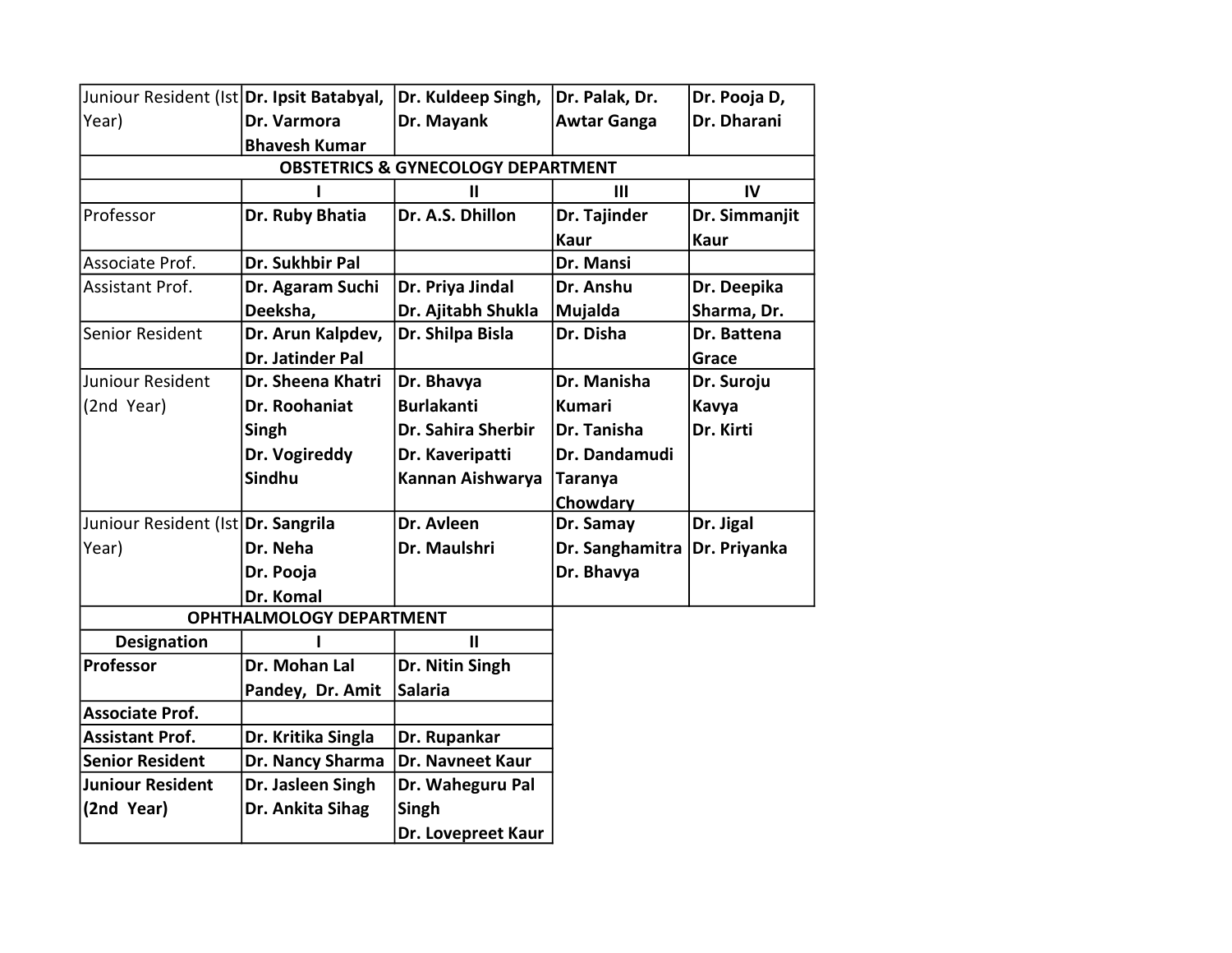| Juniour Resident       | Dr Aashna Uppal                    | Dr Kabir Singh            |  |  |  |  |
|------------------------|------------------------------------|---------------------------|--|--|--|--|
| (Ist Year)             | Dr Karan Dikshit                   | Dr Tanya Shukla           |  |  |  |  |
| <b>ENT DEPARTMENT</b>  |                                    |                           |  |  |  |  |
|                        |                                    | Ш                         |  |  |  |  |
| <b>Professor</b>       | Dr. Ginni Datta                    |                           |  |  |  |  |
| <b>Associate Prof.</b> | Dr. Bhushan                        | <b>Dr. Gurchand Singh</b> |  |  |  |  |
| <b>Assistant Prof.</b> | Dr. Rajdeep Singh                  | Dr. Naiyo Rao             |  |  |  |  |
| <b>Senior Resident</b> | Dr. Kiren Thomas,                  | Dr. Himani Singh          |  |  |  |  |
|                        | Dr. B.Nitin                        |                           |  |  |  |  |
| Juniour Resident       | Dr. Bhawana S                      | Dr. Surbhi Periwal        |  |  |  |  |
| (2nd Year)             | Dr. Achintya                       | Dr. Amarjeet Kaur         |  |  |  |  |
| Juniour Resident       | Dr. Monalisha, Dr. Dr. Swathi, Dr. |                           |  |  |  |  |
| (Ist Year)             | Shefali Sharma                     | <b>Mehakleen</b>          |  |  |  |  |

## GENERAL MEDICINE DEPARTMENT

| Designation       | Unit-1           | Unit-II                                     | Unit-III                     | Unit-IV       | Unit-V                             | Unit-VI     | Unit-VII      |
|-------------------|------------------|---------------------------------------------|------------------------------|---------------|------------------------------------|-------------|---------------|
| Professor         | Dr. Sunita Gupta | Dr. B.K. Agrawal                            | Dr. Savita Kapila Dr. Savita |               | Dr. Mini                           | Dr. Sandeep | Dr. Karun     |
|                   |                  |                                             |                              | Kumari        | Bhatnagar                          | Joshi       | <b>Bhatti</b> |
| Associate Prof.   | Dr. Nitin Gupta  | Dr. Mohit Singla                            |                              |               |                                    |             |               |
| Assistant Prof.   | Dr. Sapinder Pal | Dr. Pooja Madala                            | Dr. Pratik Mittal, Dr. Syed  |               | Dr. Shatakshi                      | Dr. Saurav  | Dr. Rattan    |
|                   | Singh            |                                             | Dr. Amit Saini               | Margoob       | Singh, Dr.                         | Aggarwal,   | Kumar, Dr.    |
|                   |                  |                                             |                              | Hasan, Dr.    | lJasbir Malik                      | Dr. Shekh   | Mohit         |
| lSenior Resident  | Dr. Ashank Geol  | Dr. Manu Matthew Dr. Shanker Taya Dr. Rohit |                              |               | Dr. Abhinav                        | Dr. Chinde  | Dr. Gaurav    |
|                   |                  |                                             |                              | <b>Thakur</b> | Neelu                              | Nafe        | Singh         |
| lJuniour Resident | Dr. Raval Raj    | Dr. Johnly Jacob                            | Dr. Paramjeet                | Dr. Amay      | Dr. Shreyansh Dr. Amrinder Dr. Ani |             |               |
| (2nd Year)        | <b>Chinubhai</b> | Abraham,                                    | Singh,                       | Makhija,      | Bardiya,                           | Singh Gill, | Abhishek      |
|                   | Dr. Vanshdeep,   | Dr. Aakash                                  | Dr. Sumegha                  | Dr. Prikshit  | Dr. Shaily                         | Dr. Prateek | Sharma,       |
|                   | Dr. Hem Jivani   | Malhotra,                                   | Singh Godra,                 | Mittal, Dr.   | Singh,                             | Dr. Chandra | Dr. Hargun    |
|                   |                  | Dr. Tongar Aditi                            | Dr. Nikita                   | Yatharth      | <b>Patel Ronak</b>                 |             | Singh         |